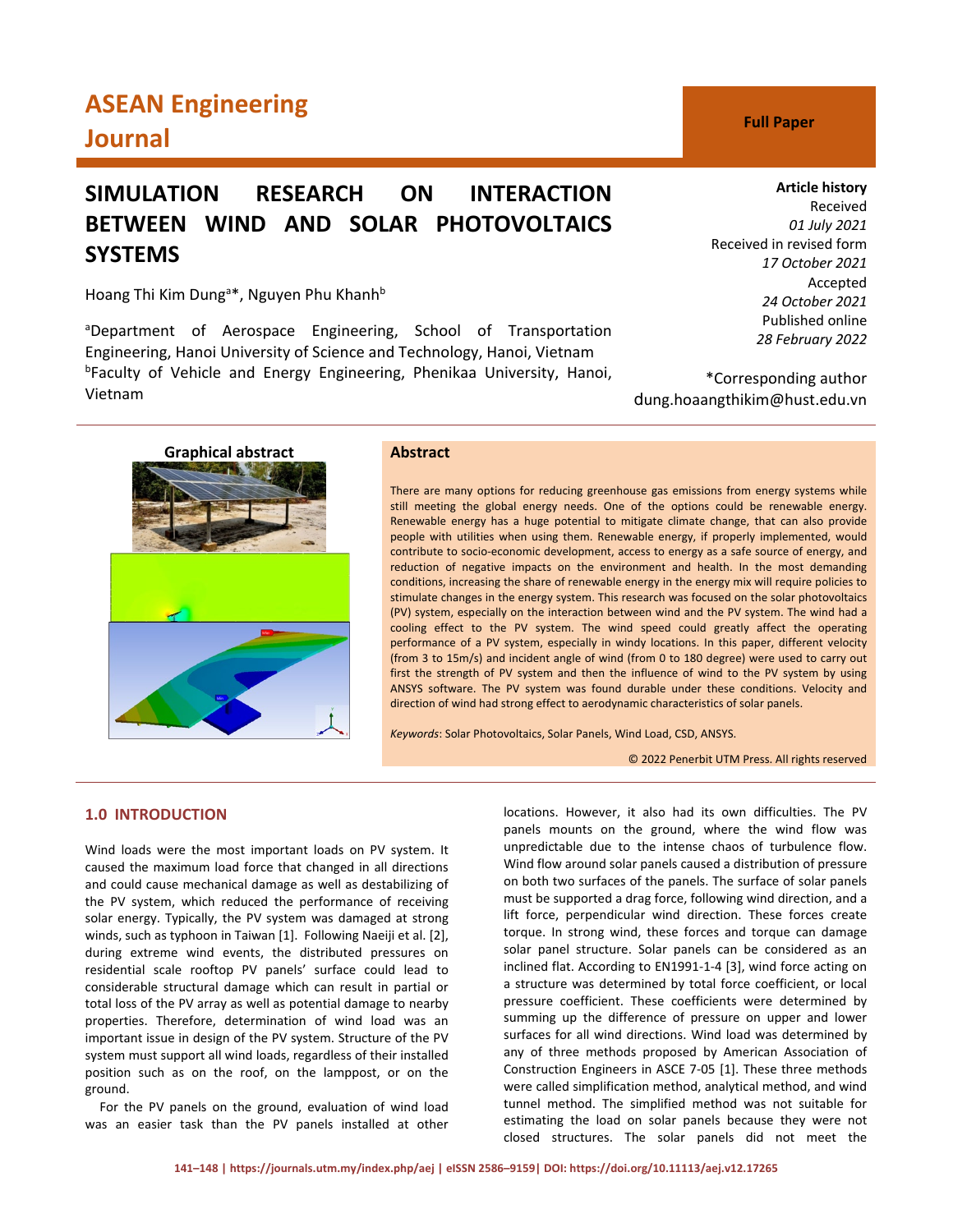requirements for both simplification and analysis. The main reason was the ability of easily created vortex and shake of solar panels [4]. Therefore, the research of wind effect on solar panels was conducted by the wind tunnel method or computational fluid dynamics (CFD) [5-17]. However, the accuracy of the CFD model must be corroborated with experimental data.

With the aim of simulation, the interaction between the wind and the solar panels, CFD model in ANSYS software was first carried out to determine pressure load on solar panels and then applied this pressure distribution as input load for computational structure dynamics (CSD) problem. The main parameters affecting the impact of wind on solar panels are wind velocity, wind direction, inclined angle of solar panels ... For Vietnam's topography, according to World Bank report, average wind velocity at altitude of 50 m varied from 5 to 10 m/s and over 60% of Vietnam's area had wind velocity above 6 m/s. Therefore, in this study, the value of wind velocity was investigated from 3 to 15 m/s. Following Ayodeji's research [18], the case of reverse wind effected on the back of solar panels had a greater effect on the wind load acting on solar panels. In these cases, lift force was much greater than that of wind directly acting on the light side of solar panels. In addition, the case of oblique wind also made asymmetric distribution of pressure on solar panels and torque moment more affecting to PV system. Wind direction was considered, in this study, as front wind (0 degree), reverse wind (180 degree), crosswind (90 degree) and two cases of oblique wind (45 and 135 degrees). According to Ulsu [19], the inclined angle of solar panels had a great influence on wind load applied to solar panels. This research was performed with inclined angle from 7.5 to 45 degree. Accordingly, smaller inclined angle, lower lift, drag and torque coefficients. Therefore, this inclined angle was chosen of 20 degree. Mateus [20] researched experimentally effect of wind actions on PV panels for Angola, Western region of southern Africa. Strength analysis of solar panels was estimated at wind velocity 9 m/s, zero wind direction and 30-degree inclined angle for solar panels. This research used PV system of Mateus [20] with Vietnam climate by using simulation method.

### **2.0 METHODOLOGY**

Interaction between wind and the PV systems was carried out using ANSYS software. First, flow on and around the PV system, called the CFD problem, was carried out to identify pressure load on the PV system. Then, strength analysis was estimated by solving the CSD problem.

#### **PV System Model**

The solar panel array consisted of 25 solar panels with dimension of each panel was 1.96 m in length, 0.99 m in width and 0.046 m [20] (Figure 1a). Panels were placed with 5 rows and 5 columns, where these solar panels were designed to be placed within a 0.002 m gap between them. Thus, the solar panels had 9.808 m in length, 4.958 m in width and 0.046 m in depth. The solar panels were mounted at 2.5 m height from ground level to its center of gravity. The solar cells assemblies were typically covered with glass and mounted in an aluminum alloy frame. In the CSD calculation, Young's Modulus was 7\*104 Pa and  $7.1*10^{10}$  Pa for glass and aluminum alloy respectively. Solar panels were inclined an angle,  $\beta$  = 20 degree, with horizontal wind direction. Figure 1b presented geometry of solar panels model.

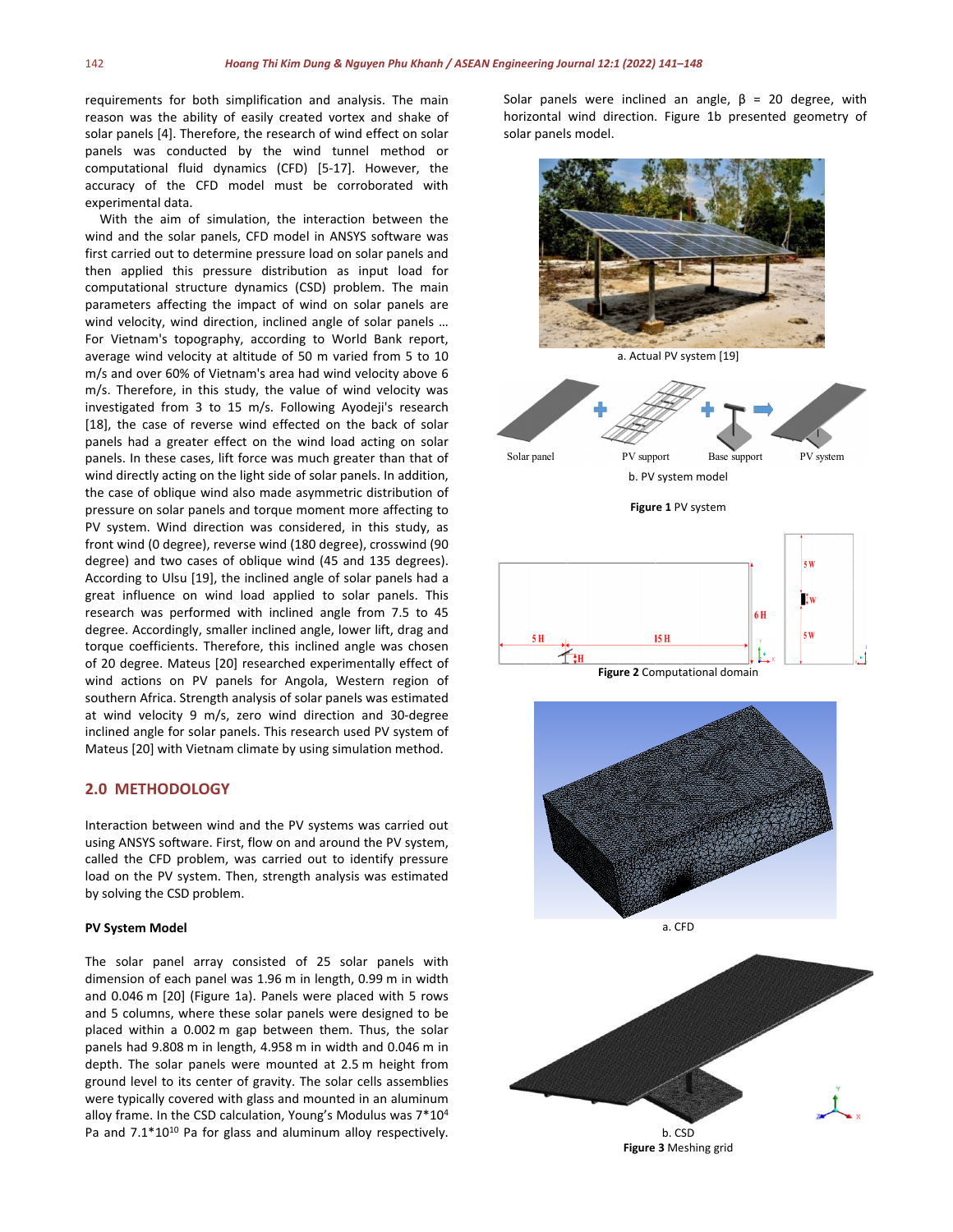#### **Computational Domain**

Computational domain was identified in Figure 2 for the CFD problem, where H was height of the PV system from its center of gravity to ground (H = 2.5 m) and W was width of the PV system (W = 9.8 m). For the CSD problem, computational domain was structure of the PV system as shown in Figure 1.

#### **Meshing Grid**

The computational domain was meshed with  $1.1*10<sup>6</sup>$ unstructured elements for the CFD problem (Figure 3a) and 0.09\*106 unstructured elements for the CSD problem (Figure 3b).

#### **Boundary Conditions**

For the CFD problem, the boundary conditions included (Figure 4):

- Velocity inlet: In reality, wind velocity was a function of altitude. However, in this study, the wind velocity was considered as a uniform value. According with the wind velocity in Vietnam at altitude 50 m, five values of wind velocity are considered in CFD simulation such as 3; 6; 9; 12; 15 m/s with wind direction varied from 0 to 180 degree. Here there, five exposed values of wind direction were 0; 45; 90; 135 and 180 degrees.

- Pressure outlet: the pressure was equal ambient pressure. The ambient temperature was 25 degrees Celsius, and the atmospheric pressure was 1 atm.

- Wall: The solar panels, support and ground were solid objects. Thus, the "wall" condition was applied to these surfaces.

For CSD problem, distribution of pressure on PV system was set as input boundary condition.



#### **Turbulence Model**

The SST k-ω turbulence model was chosen due to its good behavior in adverse pressure gradients and separating flow. The shear stress transport (SST) formulation combines the best of two worlds. The SST formulation also switches to a k-ε behavior in the free-stream and thereby avoids the common kω problem that the model is too sensitive to the inlet freestream turbulence properties.

## **3.0 RESULTS AND DISCUSSION**

#### **Influence Of Wind Velocity**

Influence of wind velocity was carried out within wind direction of zero-degree, inclined angle of solar panels of 20 degree and with a range of velocity from 3 to15 m/s.

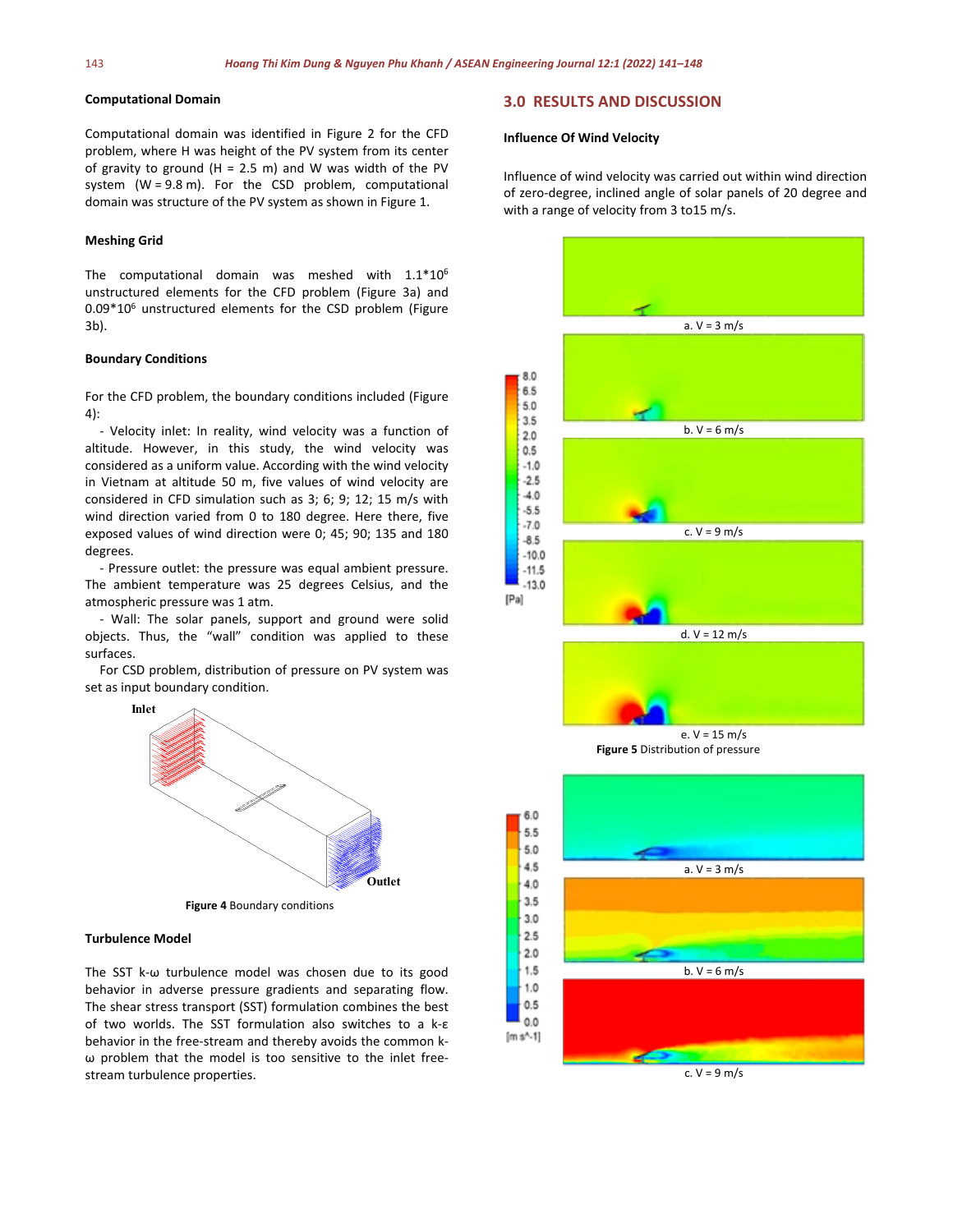

e. V = 15 m/s **Figure 6** Distribution of velocity



e. V = 15 m/s

**Figure 7** Distribution of pressure on PV - wind velocity

Distributions of pressure were presented in Figure 5. Pressure was maximum at leading edge position where the wind was first contact to solar panel. This position was also called stagnation point. The stagnation point at upper surface had maximum pressure and lowest velocity. The distribution of pressure on the upper surface had opposite tendency as on the lower surface. Upstream flow had higher pressure than downstream flow.

Behind solar panel, a vortex was observed (Figure 6). This vortex induced low pressure region behind solar panel. This vortex became stronger with increasing of wind velocity.

Pressure on upper surface of solar panels was higher than that on lower surface (Figure 7). This remark induced a negative lift force to solar panel. This difference also became more quantitative when wind velocity increased from 3 to 15 m/s. At upper surface, pressure was found maximum at leading edge, then reduced to trailing edge of solar panels. At lower surface, there was no remarkable phenomenon for tendency of pressure.

Pressure on upper surface of solar panels was higher than that on lower surface (Figure 7). This remark induced a negative lift force to solar panel. This difference also became more quantitative when wind velocity increased from 3 to 15 m/s. At upper surface, pressure was found maximum at leading edge, then reduced to trailing edge of solar panels. At lower surface, there was no remarkable phenomenon for tendency of pressure.



**Figure 8** Aerodynamic characteristics – wind velocity

According to the calculated results as shown in Figure 8, the wind affected a negative lift force to solar panels. It explained that the solar panels adhered with ground. When the velocity of wind increased from 3 to 15 m/s, lift force increased and

 $[Pa]$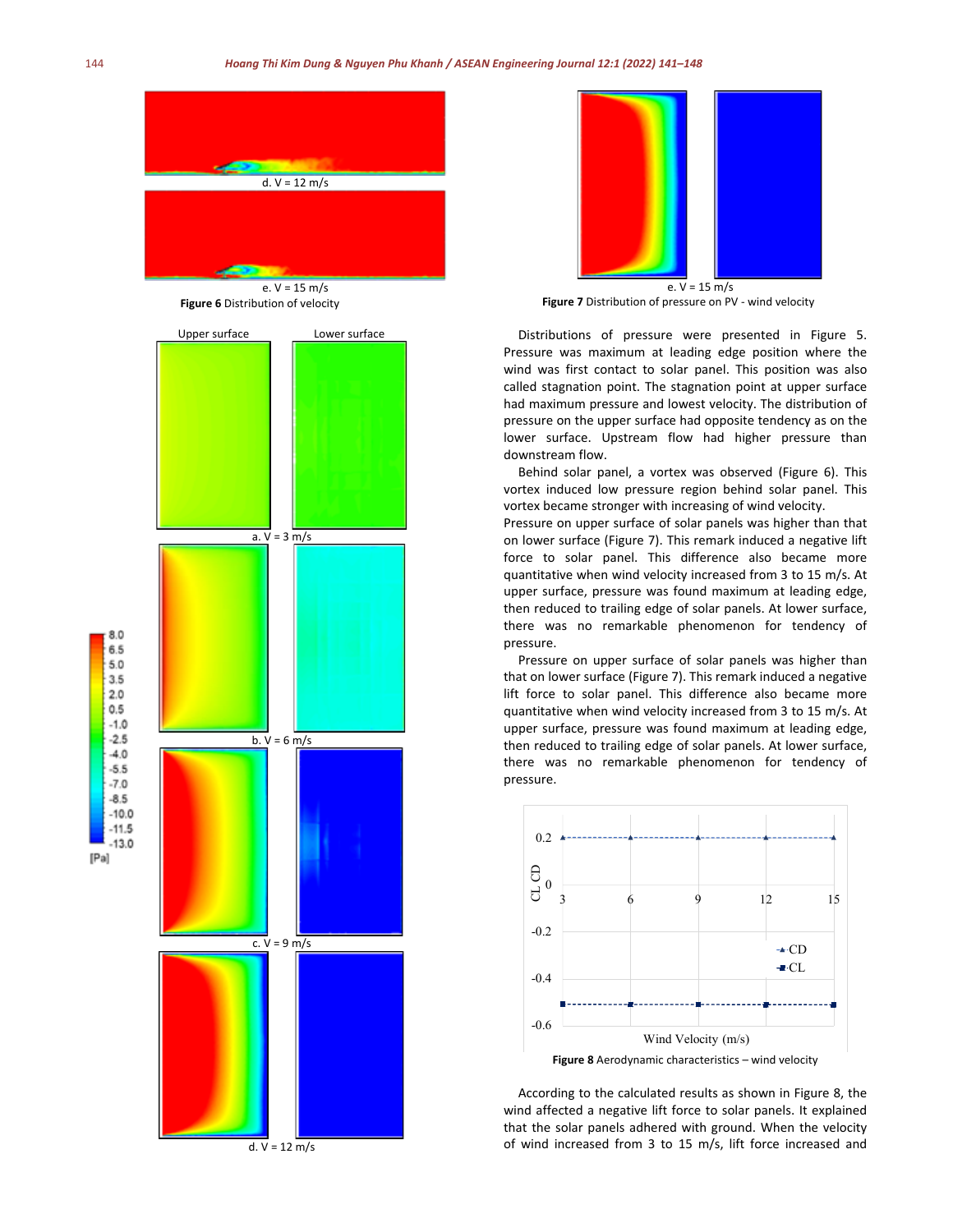drag forces decreased but with a very small difference. The aerodynamic quality of solar panels was quite uniform about - 2.5 with wind velocity varying from 3 to 15 m/s. The variable of aerodynamic characteristics of solar panel was quite small. So, the 6 m/s of wind velocity was chosen to estimate the simulation about direction of wind.

Total deformation of solar panel was presented in Figure 9a. The solar panels were deformed at four corners. In it, the lower left corner in the direction of the wind was the largest distortion of about 0.046 mm at wind velocity 3 m/s. This maximum of total deformation increased quite quick with increasing of wind velocity.

In regard Figure 9b, equivalent stress was found maximum at vertical bar of support of solar panel. The maximum value was about 0.168\*10<sup>6</sup> Pa at wind velocity 3 m/s. This value increased until 4.208\*10<sup>6</sup> Pa at wind velocity of 15 m/s. This maximum value was lower than the limit stress of aluminum alloy  $(7.1*10<sup>9</sup>$  Pa). Thus, this solar panels were durable with wind velocity from 3 to 15 m/s.



#### a. Deformation





**Figure 9** Structure characteristics – wind velocity

#### **Effect Of Wind Direction**

This section reviewed the effect of wind direction (or attack angle AOA = 0; 45; 90; 135 and 180 degrees, as shown in Figure 10) within velocity of wind 6 m/s and inclined angle of 20 degree.



Distributions of pressure were shown in Figure 11. Pressure at upper surface of solar panels was higher than that at lower surface and maximum at leading edge where the wind was first contact to solar panels, for example value of pressure 8.0 Pa and -4.0 Pa respectively for zero inclined solar panel in Figure 11.a. Through this remark, it could be concluded that whenever direction of wind, there was a vortex behind solar panels. Only at vertical wind, the wind resistance surface was quite small, so the difference of pressure upper and lower surface was small. It could explain a small force was induced at this case.

Distribution of pressure at zero attack angle (Figure 11a) had opposite tendency with that at attack angle of 180 degree (Figure 11e). The position of maximum pressure was at upper leading-edge side of solar panel for zero-degree attack angle, but at lower leading-edge side of solar panel for attack angle of 180 degree. Upper pressure for zero attack angle was high, while upper pressure for attack angle of 180 degree was low. This observation created an opposite direction of lift force for these two attack angles.

The same tendency was found out for attack angle of 45 and 135 degree. However, the position of stagnation point was different with those two attack angles. The stagnation point was observed at bottom corner of upper tip side and at bottom corner of lower tip side of solar panels for attack angle of 45 degree (Figure 11b) and 135 degree (Figure 11d) respectively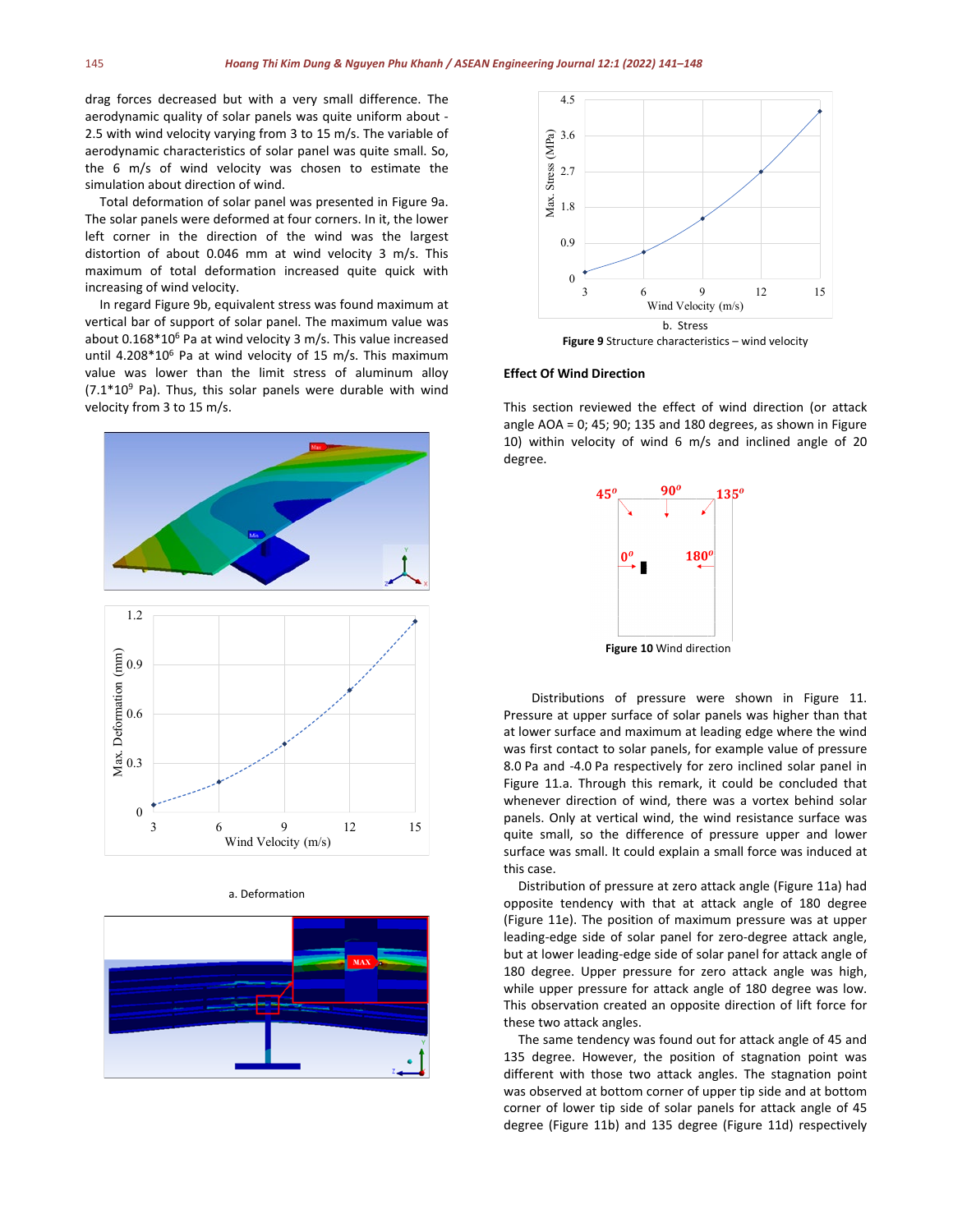[17]. For this pair of attack angle, the lift force had also opposite direction.

At attack angle of 90 degree, the difference of pressure between upper and lower surfaces was small due to small resistance surface (Figure 11c). The vortex behind solar panels was also weak.

In regard Figure 12, wind direction had strong affect to aerodynamic characteristics of solar panels. With increasing of wind direction, drag coefficient increased for attack angle from 0 to 90 degree, then reduced for attack angle from 90 to 180 degree. The drag coefficient was minimum at vertical wind (attack angle of 90 degree).

The lift coefficient was negative with zero and 45-degree attack angle, while it was positive at attack angle from 90 to 180 degree. The negative value of lift force showed that solar panels was kept at its fixed position. However, the positive value of lift force caused solar panels to be pulled out of its fixed position. It seemed that the solar panels could not keep its fixed position for direction of wind from 90 to 180 degree. The lift coefficient and drag coefficient were smallest for attack angle of 90 degree due to smallest resistance surface and weakest vortex behind solar panels.





d. 135 degree



e. 180 degree

**Figure 11** Distribution of pressure on PV - wind direction



**Figure 12** Aerodynamic characteristics – wind direction

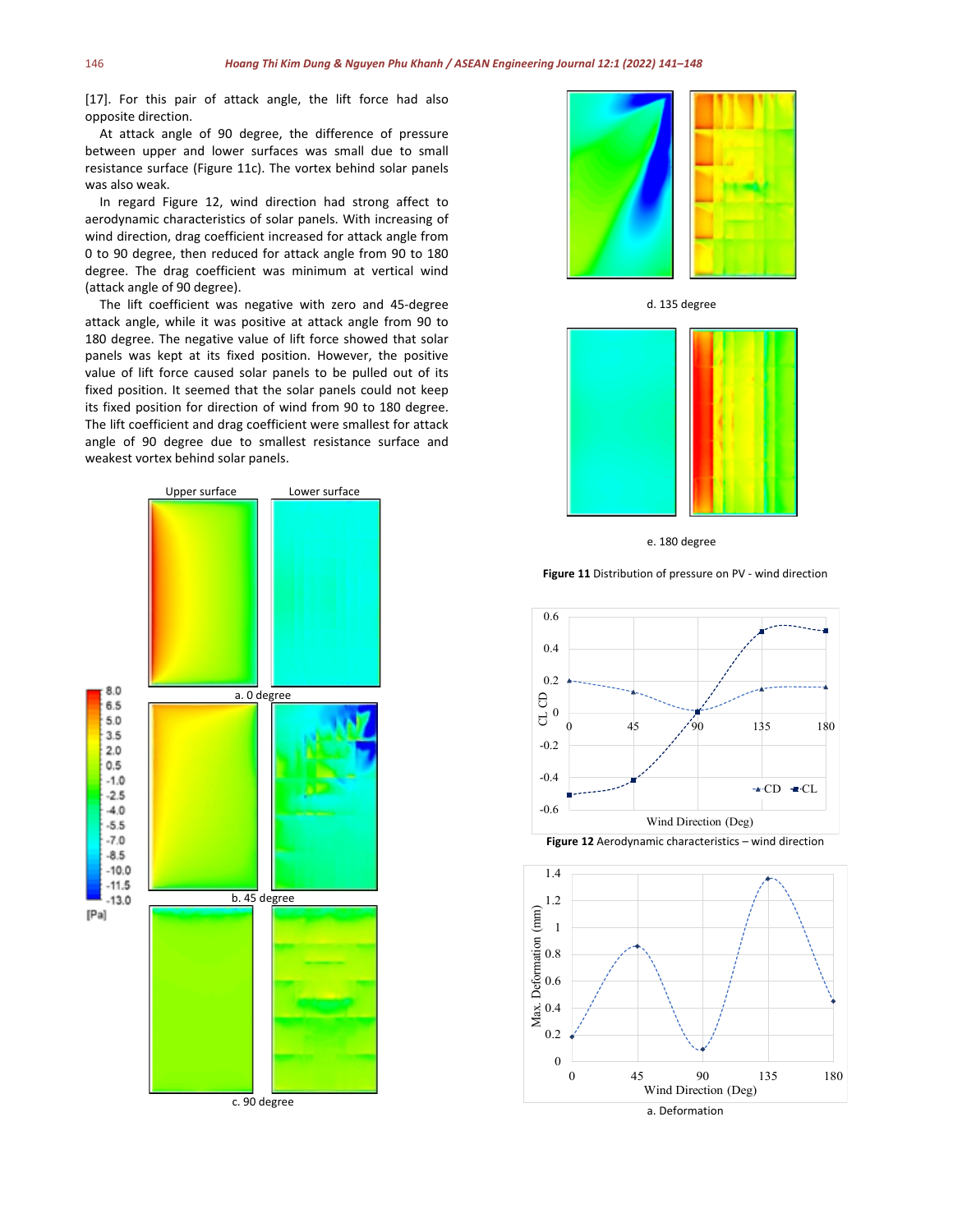

**Figure 13** Structure characteristics – wind velocity

Maximum total deformation and maximum equivalent stress of different wind direction were presented in Figure 13. These values had the same tendency. The smallest value was at attack angle of 90 degree. The highest value was at attack angle of 45 and 135 degrees. The position of maximum total deformation was at position of maximum pressure, while the position of maximum equivalent stress was at contact of solar panels and support. From 0 to 180 degree of attack angle, maximum value of equivalent stress was lower than the limit stress of aluminum alloy  $(7.1*10<sup>9</sup>$  Pa). Thus, this solar panels were durable with wind direction from 0 to 180 degree. However, these solar panels were not kept its fixed position for attack angle from 90 to 180 degree due to positive induced lift force. But, for attack angle from 0 to 45 degree, solar panels were durable and kept its fixed position.

For more detail, oscillation of flat plate was represented by oscillation of the wing tip point (leading-edge tip) (Figure 14). The oscillation of this point under the reciprocal effect of the structure and the flow would create a stable, convergent, or divergent response when oscillating at the leading-edge of the tip was off. In these studied cases, the oscillation of the leading-edge tip tended to convergent. It meaned that the flat plate was stable in studied conditions.



a. Velocity 20m/s & Attack angle 0°





#### **4.0 CONCLUSION**

In this research, the interaction between wind and solar photovoltaics systems was successfully solved by using ANSYS software. The PV system was durable under wind velocity from 3 to 15 m/s and wind direction from 0 to 180 degree. There was a vortex behind solar panels that increased the difference of pressure between upper and lower surface. Wind velocity from 3 to 15 m/s had an evidence effect to aerodynamic characteristics and created a negative lift force to solar panels. This negative lift force explained the PV system kept its fixed position on the ground.

Wind direction had a strong effect to aerodynamic characteristics of solar panels. For 0 to 45 degree of wind direction, solar panels were durable and kept its fixed position due to negative lift force. While, for 90 to 180 degree of wind direction, solar panels were durable but could not keep its fixed position on the ground due to positive lift force.

The pressures were maximum at leading edge position where the wind was first contact to solar panel, that could lead to considerable structural damage. Therefore, the shape of boundary of PV system could be changed to eliminate this local damage.

However, it is necessary to validate these numerical results with experimental results or other numerical results in the future.

#### **Acknowledgement**

This work was supported by bilateral and multilateral project code HNQT/SPĐP/12.19 of Ministry of Science and Technology Vietnam and project T2017-PC-057 of School of Transportation Engineering, Hanoi University of Science and Technology, Vietnam. These supports are gratefully acknowledged.

#### **References**

- [1] Chung, K., Chang, K., & Liu, Y. 2008. Reduction of wind uplift of a solar collector model. *Journal of Wind Engineering and Industrial Aerodynamics*. 96: 1294-1306. DOI: https://doi.org/10.1016/j.jweia.2008.01.012
- [2] Naeiji, A., Raji, F. & Zisis, I. 2017. Wind loads on residential scale rooftop photovoltaic panels. *Journal of Wind Engineering and Industrial Aerodynamics*. 168: 228-246.